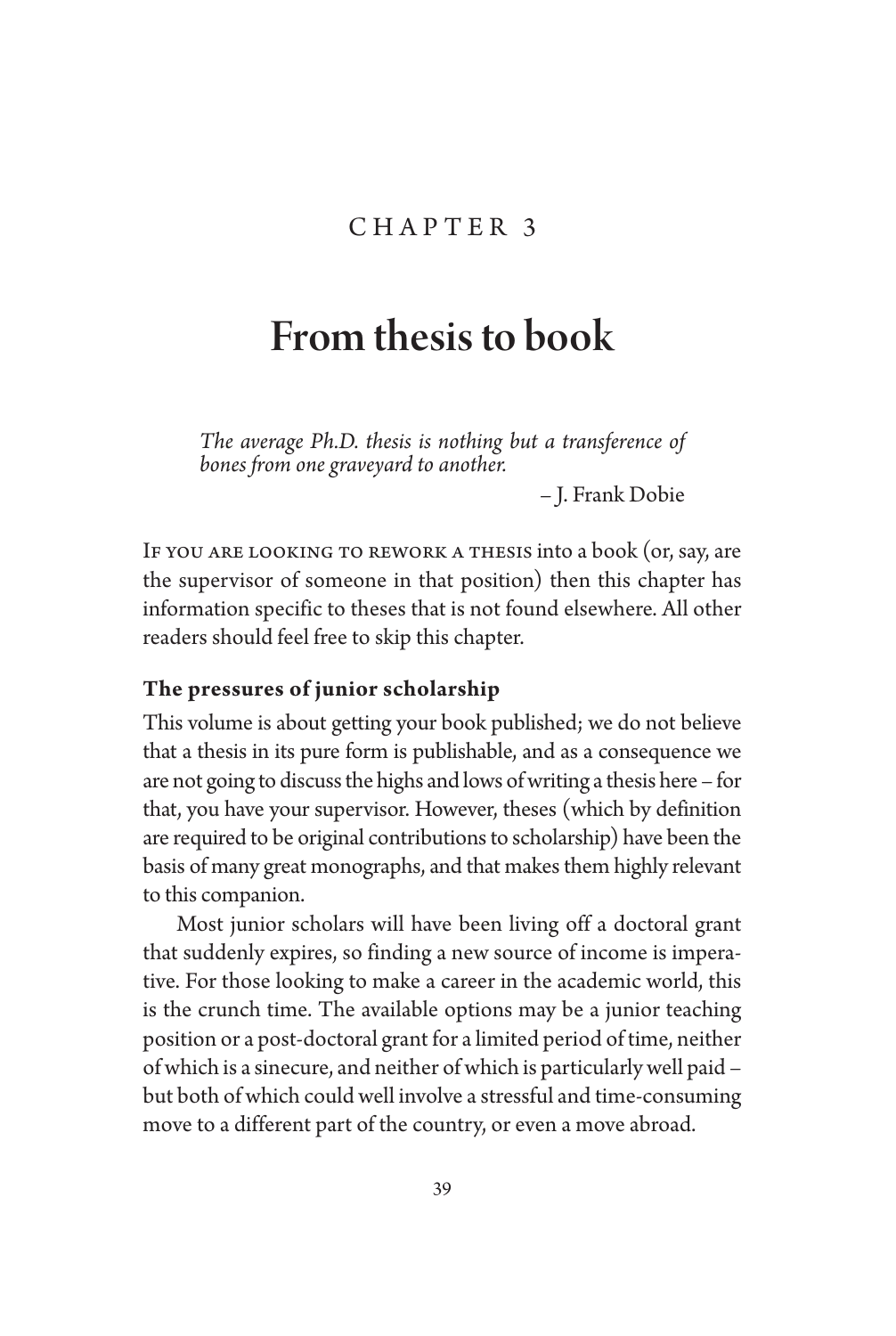Invariably there is also the firm expectation from peers and superiors that a series of publications will be delivered, not least a monograph. Indeed, building a good list of publications is an absolute must if you are to progress in your climb towards the pinnacle of the ivory tower. The pressure is on from Day One.

So, you find yourself with very little time on your hands, with a massive pressure to publish, and with a major piece of writing recently completed. Is the solution blindingly obvious? Sadly not.

#### **Why is a thesis not a book?**

Some of the pointers in Chapter 5 on preparing the manuscript may be useful to you when writing your thesis. What we do *not* suggest, however, is that you set out to write a monograph and submit this as your thesis. At first glance, this might look like a neat way of avoiding the laborious task of reworking the thesis after its completion. The reality, however, is that such a monographic thesis would most likely be unacceptable to your supervisors and external examiners because it would lack several elements normally deemed vital in a thesis that tend to be pared down or absent in a book. In other words, do not even think of it.

Whether a thesis is submitted as photocopied and ring-bound A4 pages or as a properly printed and bound book-shaped object, its contents are fundamentally different to what we expect to find in a scholarly book. The main differences are shown opposite. Note that the thesis and monograph are both equally valid forms of scholarly communication; they simply have different forms and purposes that require quite different treatments by their authors.

Common in some countries is the requirement that PhD candidates deliver many copies of their doctoral thesis as part of their defence – handing over up to 300 copies is not unusual. In other countries, theses are 'published' by their authors' university departments or faculties in book form. Of course, only a few copies are needed to conduct the defence; often the majority are used to fund the host university's library exchange programme.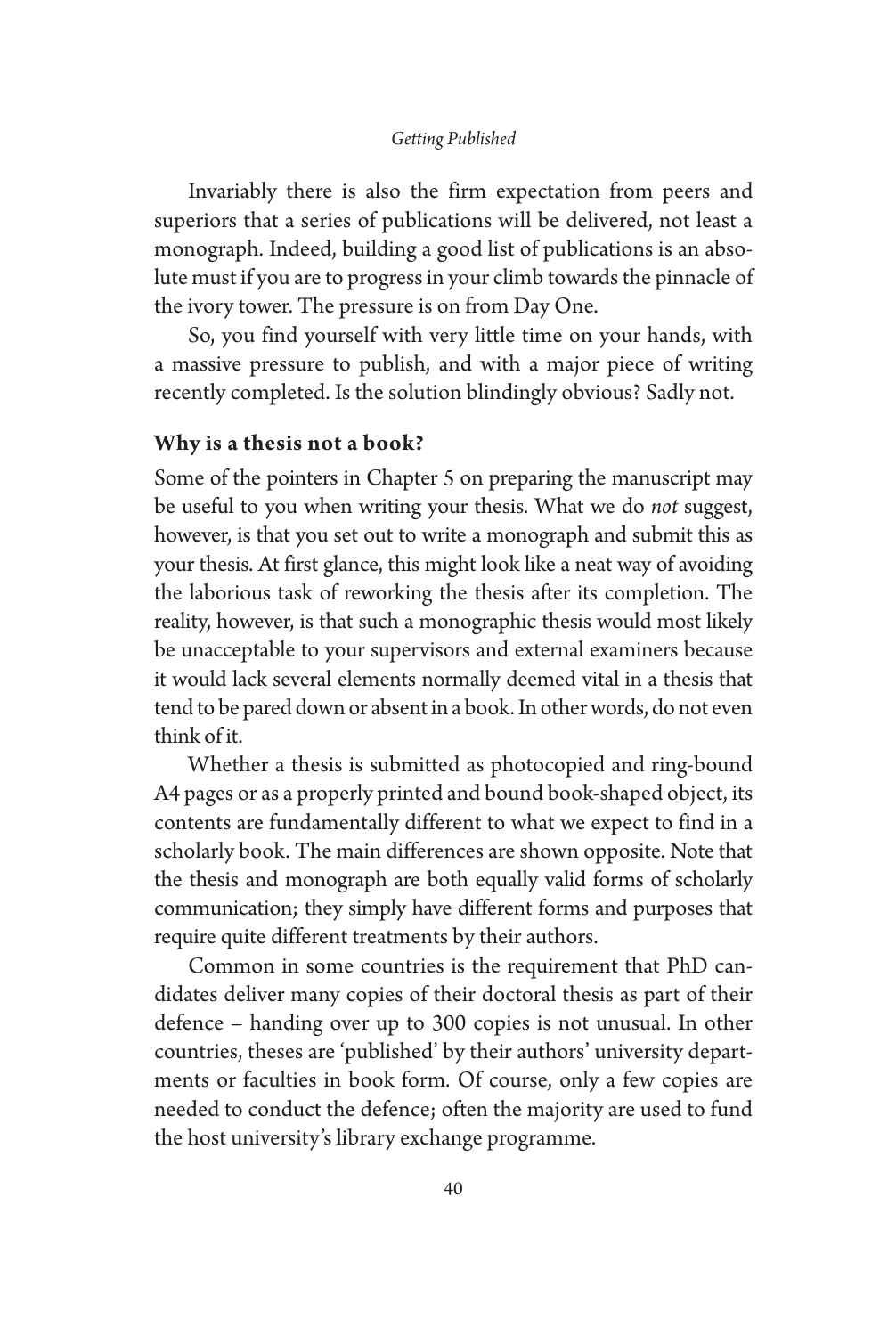### *From Thesis to Book*

|                                     | A typical thesis                                                               | A good scholarly book                                                            |
|-------------------------------------|--------------------------------------------------------------------------------|----------------------------------------------------------------------------------|
| Form                                | Often book-like                                                                | <b>Book</b>                                                                      |
| Length                              | Often a lower limit, but not Limited by market forces<br>always an upper limit |                                                                                  |
| Author                              | Student                                                                        | Writer (with obligations to<br>readers)                                          |
| - purpose                           | To prove competence and<br>academic credentials                                | To communicate ideas                                                             |
| Readership                          | Panel of examiners                                                             | Colleagues and anyone else<br>interested in the subject                          |
| - purpose                           | To examine student                                                             | Learning                                                                         |
| Focus on                            | Author                                                                         | Reader                                                                           |
| Scholarship<br>– role               | Exposition required                                                            | Absorbed and built on<br>To frame discourse                                      |
|                                     | To demonstrate knowledge                                                       |                                                                                  |
| Approach<br>Treatment of<br>subject | Defensive exposition<br>Often highly technical and<br>very detailed            | Open disclosure<br>Avoids unnecessary<br>technical detail                        |
| Language                            | Often obscure, abstract<br>and heavy on jargon                                 | Clear with judicious use<br>of technical terms where<br>needed                   |
| Structure                           | Often progressive<br>recitation                                                | Organic unity, narrative<br>thread                                               |
| Narrative flow                      | Orderly exposition but<br>argument not built; often<br>excessive signposting   | Builds argument, linking<br>chapters with subtlety; has<br>pace and momentum     |
| Ending                              | Often ends quite abruptly                                                      | Wrapped by conclusions                                                           |
| Methodology                         | Detailed description<br>required                                               | Description only if and<br>when relevant                                         |
| Quotations                          | Necessary, often extensive                                                     | Limited use                                                                      |
| Referencing                         | Often far more than strictly<br>necessary                                      | Only what is necessary                                                           |
| Evaluation<br>- before              | Feedback from supervisor;<br>final assessment by panel<br>of examiners         | Publisher's commercial<br>assessment, peer-review<br>process and editorial input |
| – after                             | Formal defence                                                                 | Peer reactions in journals<br>and other external forums                          |

# *Main differences between a thesis and a book*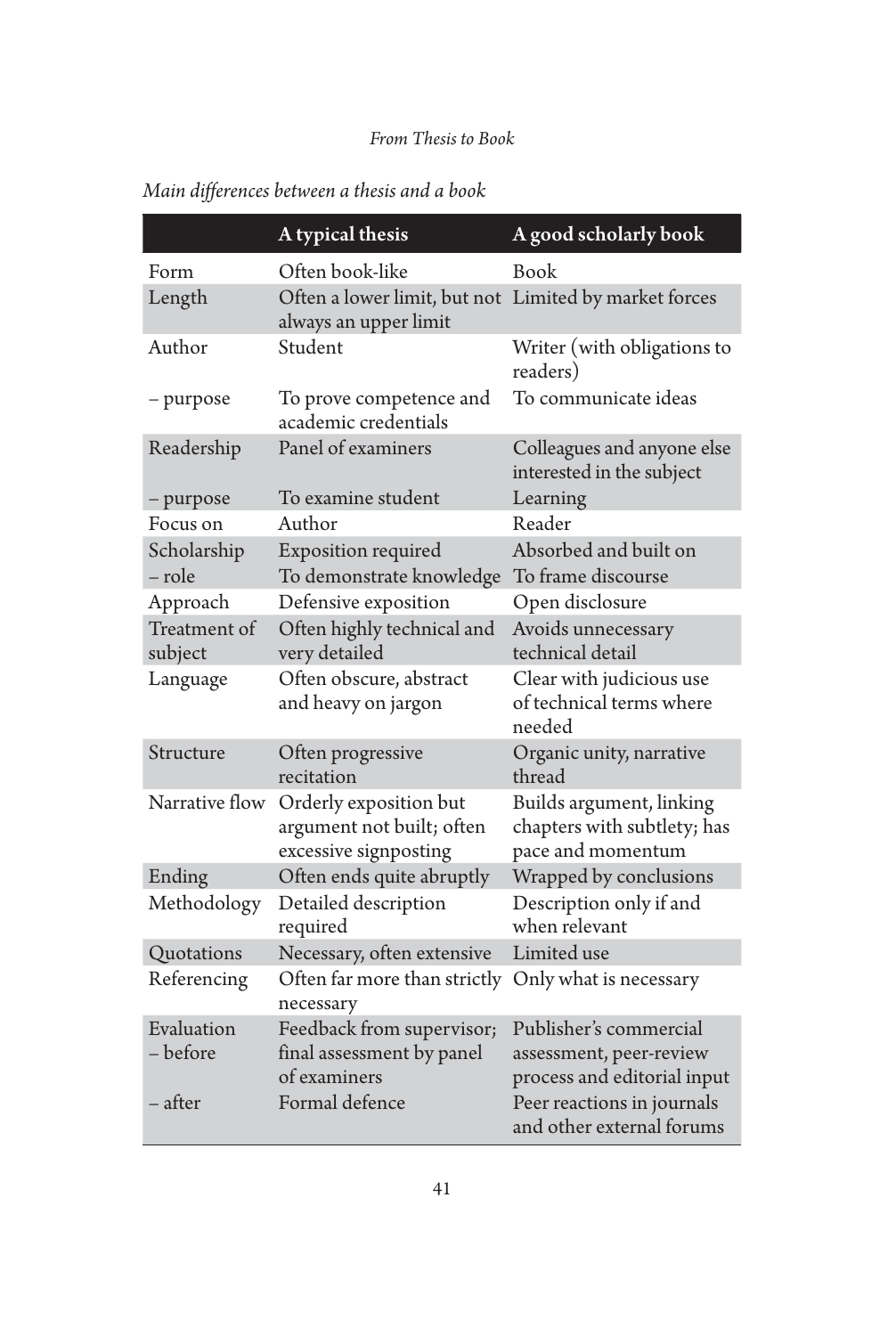Traditionally, these theses were photocopied, with great wads of A4 paper thus received by somewhat unenthusiastic exchange libraries. Increasingly, however, we see them produced in book form, often striking in appearance. University libraries are still exchanging these with other libraries, but the excess copies these days are often passed on to a book distributor to see if through sales they can wring a little profit out of the 'book'. Aesthetically it may be pleasing to have such a thesis on one's bookshelf, and it may be flattering to see it listed in a publisher's catalogue.

 However, we would argue that in fact this 'book' could harm your future academic career, often quite severely. Why? As we have said, a thesis is not a book, and nor is it perceived as such by scholars, who – like libraries – have limited budgets. Rarely do you see them actually buying a copy of a thesis, should this be commercially available. Fair or not, theses do not have a high perceived value. Thus, perhaps 50 or 100 copies of your thesis are exchanged, a handful sold, and a dozen given away in connection with your defence. The depressing fact is that this could be enough to deter a publisher from taking on your study and working with you to produce a monograph that would have a perceived value and might earn you a reputation – and a job offer.

 As a PhD student you may well have no say in this matter at all, but we believe this is a practice that should at least be questioned by students and their supervisors, and discussed with those within the university who do have a say. It is entirely possible that the technical ability to produce attractive 'books' cheaply has overtaken academic and collegiate concerns without an active decision ever being made, and that the powers-that-be prove willing to consider whether the small advantage to libraries is worth the potential great disadvantage to PhD graduates.

#### **What to do with your thesis**

So, given that no reputable publisher will allow you simply to slap a cover on your thesis and call it a monograph, what do you do with it? You need to consider two points in conjunction: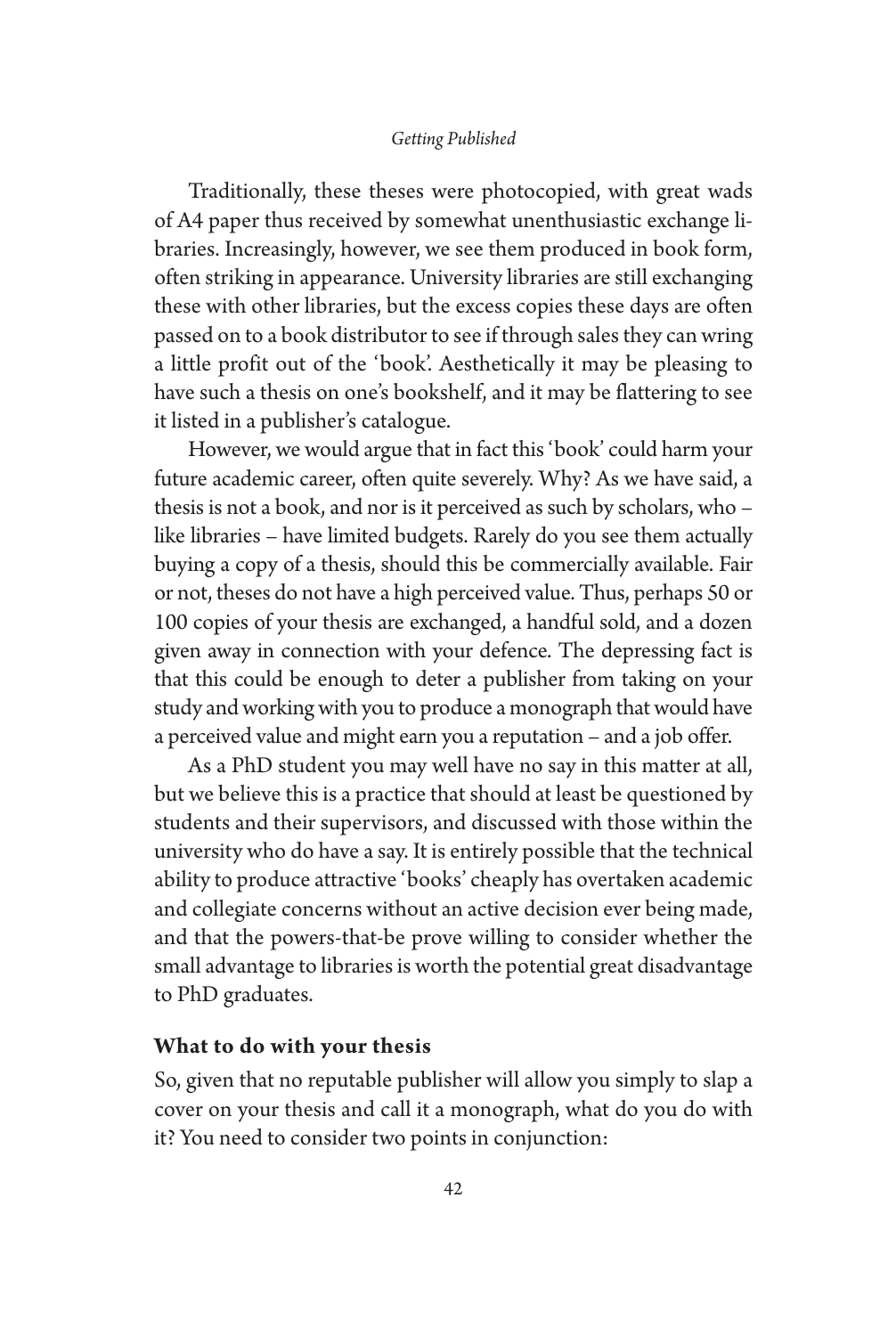- What kind of book do you wish to write? Consult Chapter 2, particularly the sections discussing markets and all the hard thinking required in planning a successful book.
- What needs to be done to produce that book? Assess your material to see what is useful and what needs to be added or rewritten, and assess your schedule to determine whether you will be able to do the work within a reasonable time.

#### So, what options do you have, then?

*Delay making a decision*. This is often the result of thesis fatigue and the need to do something else for a while. Delay can be positive; not least, it allows you to stand back from your study and gain some perspective. The risk, however, is that you lose momentum and never properly return to the thesis topic. If you delay, you should set yourself a deadline to ensure that you do eventually make an active decision.

*Do nothing*. This is a time-honoured and very common default decision that allows you to spend your time on other projects. The trouble is that, if you did a good piece of research for your thesis and actually came up with something new and interesting, then you could be wasting a treasure-trove. Moreover, much of the research work has been done; to start a new research project and see this through to a published work could take far longer than it would take you to rework your thesis, or even to write a completely new manuscript on the basis of the thesis research.

*'Mine' your thesis for articles*. Certainly, it is quicker and easier to write an article than a book, and faster publication means that you can assert your 'ownership' of new ideas and research material before others have a chance to steal your glory. That said, there are many benefits that articles do *not* deliver, such as the opportunity to develop a lengthy argument, to avoid sharing the limelight with other authors, and to prove your academic mettle. Remember, however, that the book vs. article choice need not be an either–or situation; many authors shape the bulk of their thesis material into a full-length book, but also spin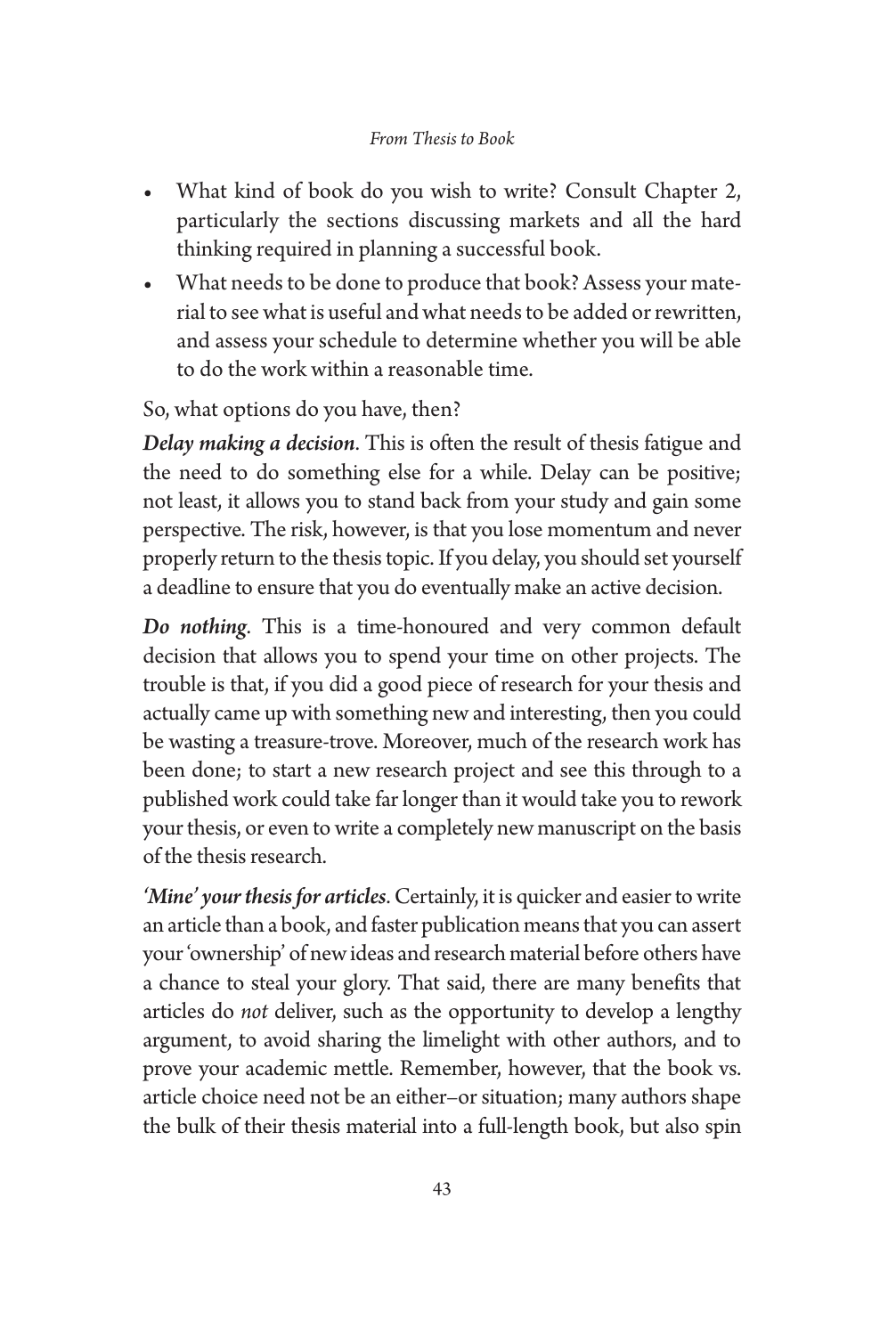off articles from material either not used in the book or sufficiently changed so that a publisher will agree that this is essentially different (and unpublished) material. In theory, it is possible to take an editorial chainsaw to your thesis, chopping it up into many article-sized logs. The reality, however, is more likely to be that only two or three of your chapters are suitable for reworking into articles; if you discount the book option, the rest of your thesis will be wasted.

*Make minimal changes* (or in other words, produce a 'warmed-over' thesis). Thesis fatigue, the pressures of new projects, or sheer laziness – there are many reasons for looking to take a short cut. If one really must publish a monograph, why not simply slap a new title on it and run a quick find/replace on the text, swapping all occurrences of 'thesis' or 'dissertation' with 'study' or 'book'? You can (and people do). Just don't expect to get the work published. Why? Because a thesis is not a book.

*Do a partial makeover*. This is the most common strategy, essentially to extract and build on one or more elements of the thesis, with any leftover material being reworked into articles or used to form the basis of subsequent research. The virtue of this approach is that you build on a strong base of coherent material; the downside is that reworked text is unlikely to be as good as text written from scratch for its particular purpose.

*Rewrite from scratch*. The most radical solution – to completely rewrite your material from the ground up – normally gives vastly superior results, but many junior scholars lack the time and mental energy to carry such a huge task through to its conclusion.

# **Assessing your material**

It is clear that you cannot get published without at least some work, but how much work is enough? As always, that depends – not least on what you are aiming to achieve and what shape your thesis is in. For this reason, even before you start putting in all the work that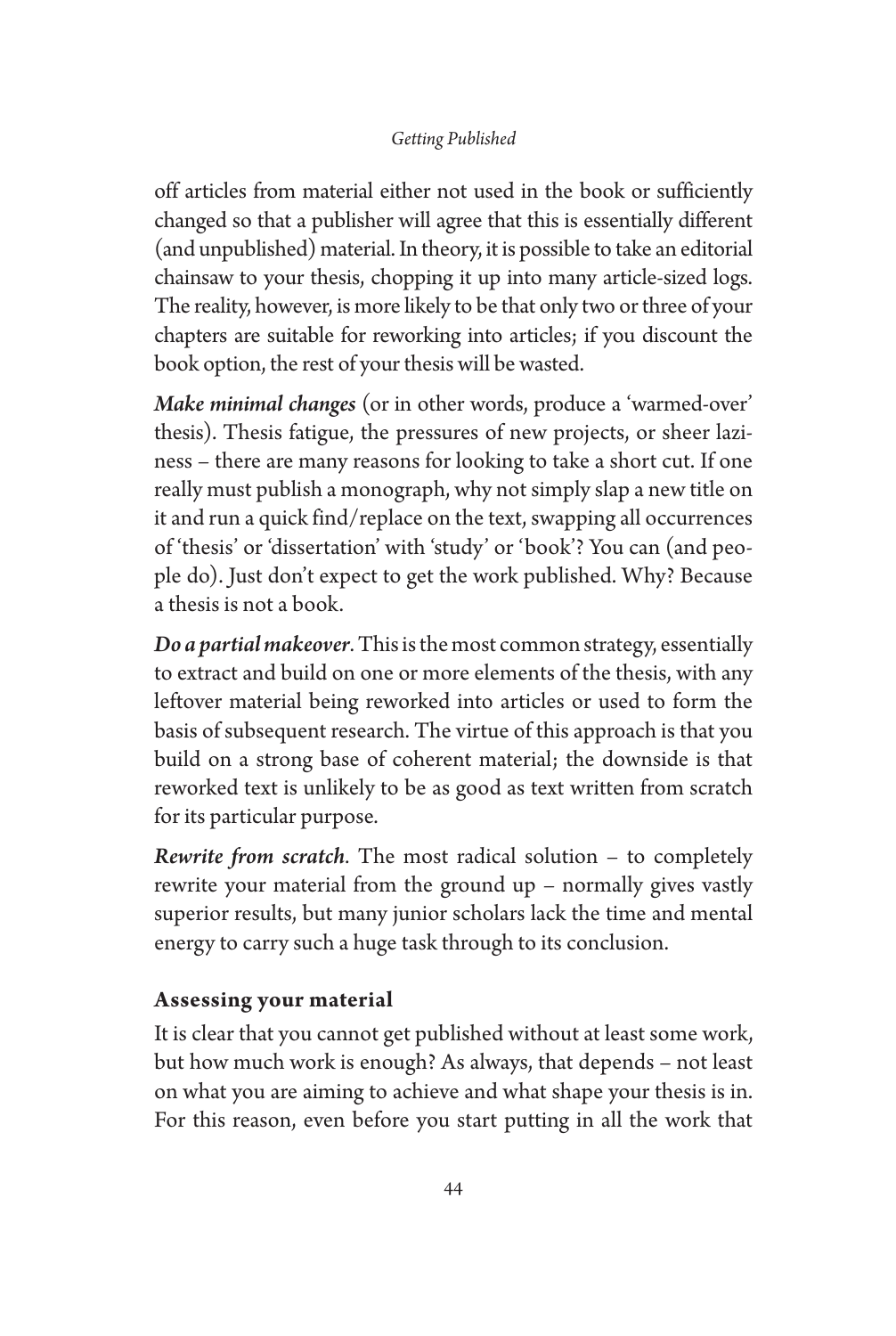is necessary, you need to think ahead. Here, if you haven't already done so, you should (re)visit Chapter 2, especially the sections on determining what you want for yourself and your book, and what potential readers of your book will be wanting.

 Apart from the considerations involved in planning any kind of book, for the specialist task of converting a thesis into a book you need to ask yourself these additional questions:

- What material do I have that is new and interesting to other scholars?
- **r** Is there enough good material in my thesis to work into a book?
- If more material is needed, what is this? What will be involved in obtaining it?
- **r** How can my final material be presented in a coherent and interesting way?
- How long will the revision work take?
- **r** Will this (old) work fit in with the (new) work that I am currently engaged in?

 There are some who would argue that a thesis should never be reworked into a monograph since the radically different nature of a monograph requires that it be written from scratch. Arguably, this is true of some theses, but there are also many cases where a thesis already carries within it the germ of a monograph (usually hidden somewhere in the middle chapters) that can be brought out and expanded. Be aware, though, that if you are going to make a good job of it, the process of rearranging material, polishing it and writing new links and conclusions can become almost as time-consuming as writing new text from scratch.<sup>1</sup>

<sup>1</sup> It is not without reason that a nameless wit has revised the Pareto Principle, observing that the first 90 per cent of an activity takes up 90 per cent of the time, while the last 10 per cent of the activity demands the other 90 per cent of the time.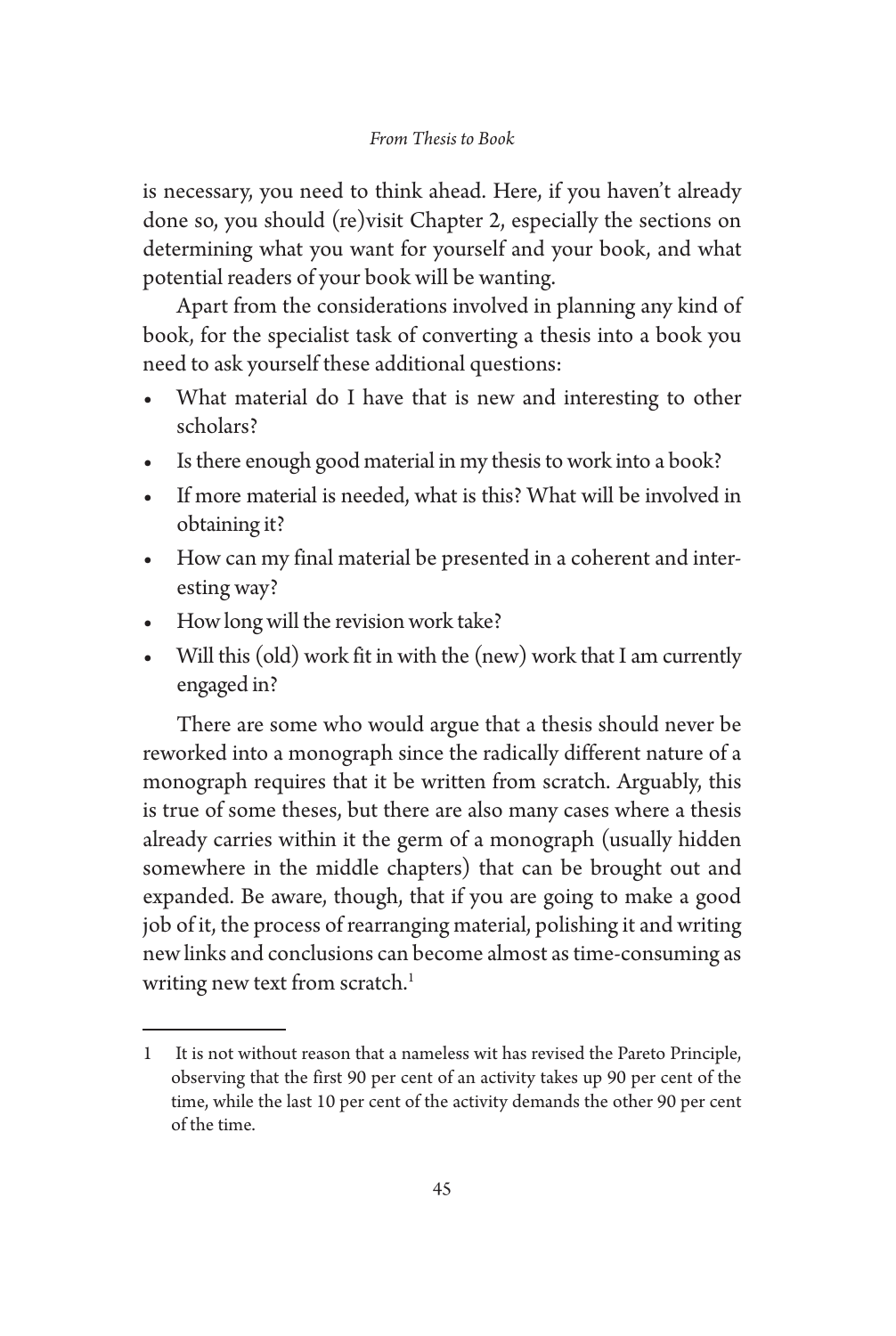

*It takes stamina to get from the rather daunting event of the PhD defence to the very much jollier occasion of the book launch.*



Certainly, there are dangers in reusing material, particularly when patching together disparate pieces of text; this can jeopardize consist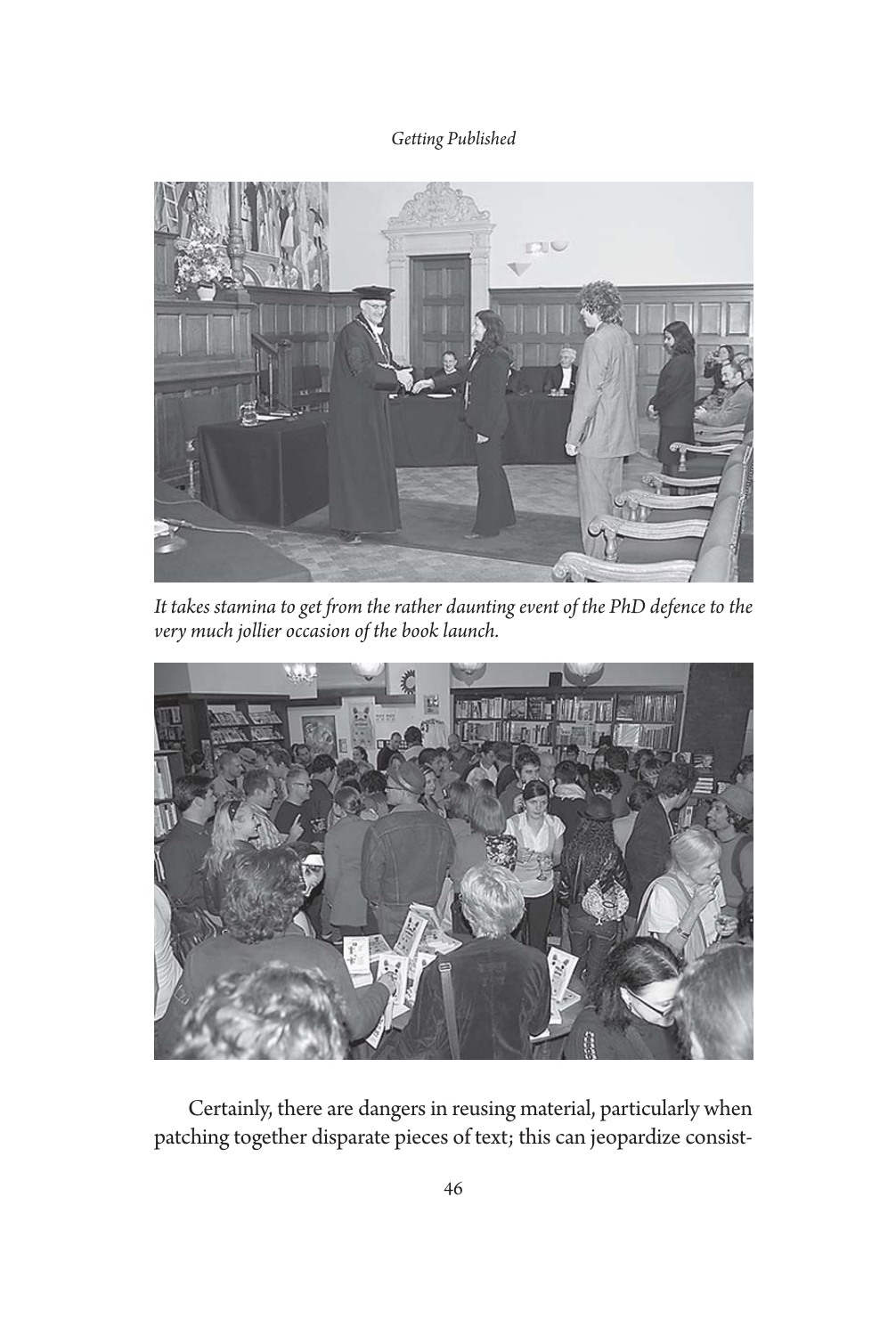ency and fail to create a coherent voice and storyline within the work. Nonetheless, there is a very understandable temptation to reuse old text that on rereading you find really rather good. If you are very careful and critical when you read through your draft text to ensure that it really does flow and link seamlessly, there is no reason why you should not be able to produce an excellent book manuscript from reworked thesis material.

#### **Getting started**

Once you have satisfied yourself with real answers to the above questions and decided to go ahead with a book, you must plan it out in detail. Many of the points you need to consider are discussed in Chapter 2, but there are a few extra issues pertinent to theses arising from the different processes involved in revising a thesis and writing a book from scratch.

*Deciding when to start*. There is no one right time to begin. Start too soon and you will lack the distance and detachment from your thesis that is needed if you are to write a monograph that is fresh, lively and free of 'thesis baggage'. Delay too long and you may lose momentum and your ready grasp of the subject in all its complexity; worse, your material may begin to show its age. In any case, soon enough your hand will probably be forced by the need to make important life and career choices.

*Planning by preparing a comparative table of contents*. If what you are proposing is a monograph derived from a thesis, then especially useful (not just for planning but later also for making an approach to a publisher) is to map the similarities and differences between the two works. An example is overleaf. On the basis of such an analysis, you will be able to draw up an annotated table of contents that both describes the content and indicates where the material comes from. It is this annotated table of contents – *not* the comparative map – that you will use to 'sell' your book proposal to a publisher (as it is the proposed book, not the original thesis, that is of interest).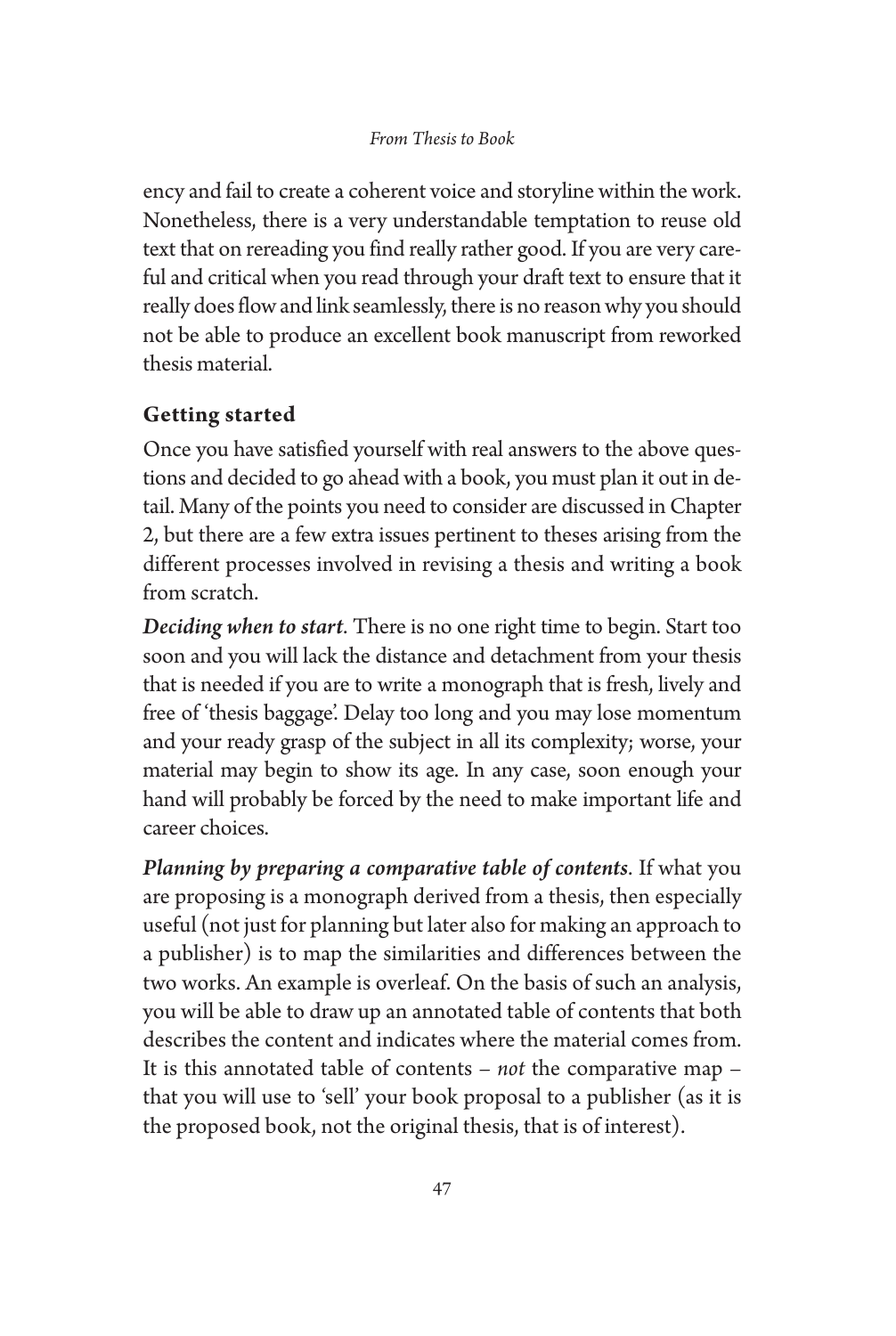| 'Ayubya, reBuddhism and the                    | <b>GLOBAL WARS OF RELIGION</b>           |
|------------------------------------------------|------------------------------------------|
| Origins of the Day of Sorrows'                 | Ayubya, reBuddhism and the Origins       |
| Preface                                        | of the Day of Sorrows                    |
| 1. Introduction<br>Drastically                 |                                          |
| 2. Theoretical overview<br>shortened           | Preface                                  |
| 3. Methology                                   | Revised. Starts with an account of the   |
| 4. Buddhism: A fascist                         | early hours of the Day of Sorrows.       |
| Condense<br>religion?                          | Then briefly why book is important,      |
| 5. Setting                                     | how it was researched, how it relates to |
| 6. Origins - an impecc-                        | literature on messianic movements, and   |
| able Buddhist family<br>$\overline{4}$ .       | how it questions assumptions on the      |
| 7. Early life                                  | nature of Buddhism.                      |
| 8. The novice<br>Condense                      | 1: The making of Ayubya, 'Shield of      |
| 9. Student life                                | the Buddha'                              |
| + rewrite<br>10. Corporate man                 | Setting, family background and life up   |
| 11. Jihadi attacks and the                     | to moment of revelation.                 |
| growing Buddhist backlash                      | . 2: Jihadi attack, Buddhist backlash    |
| 12. Beginnings of the                          | 9/11 and rising conflict w. Islam        |
| Part-<br>ReBuddhist movement                   | $\Box$ 3: The way to power               |
| All<br>13. Ayubya's rise                       | Ayubya's rise to power                   |
| to power                                       | 4: ReBuddhism: 'Motherless child'        |
| 14. Vision and reality<br>Condense             | Origins + nature of ReBuddhism           |
| in Ayubya's ideology                           | 5: Ayubya, America and the war on        |
| 15. Ayubya, America and                        | Islam                                    |
| $\overline{All}$<br>the war on Islam           | Shocking new material on CIA             |
| 16. Towards the Day<br>Condense                | complicity in Ayubya's plans             |
| of Sorrows<br>+ rewrite                        | 6: Day of Sorrows                        |
| 17. 23 April – Day                             | Dramatic account of attack on Mecca      |
| of Sorrows                                     | 7: Towards an age of global wars of      |
| 18. Aftermath                                  | religion?                                |
| References                                     | New conclusion. Revisits analysis of     |
| Appendices<br><b><i><u>Drastically</u></i></b> | reBuddhism, also if Ayubya's rise was    |
| shortened                                      | inevitable. Argues that increasing       |
| Internet sites added                           | domestic religious militancy points the  |
| Online only?                                   | world towards global wars of religion.   |
|                                                | References and further reading           |

*A visual plan of attack for turning an imaginery thesis, 'Ayubya, reBuddhism and the Origins of the Day of Sorrows', into the book,* Global Wars of Religion*.*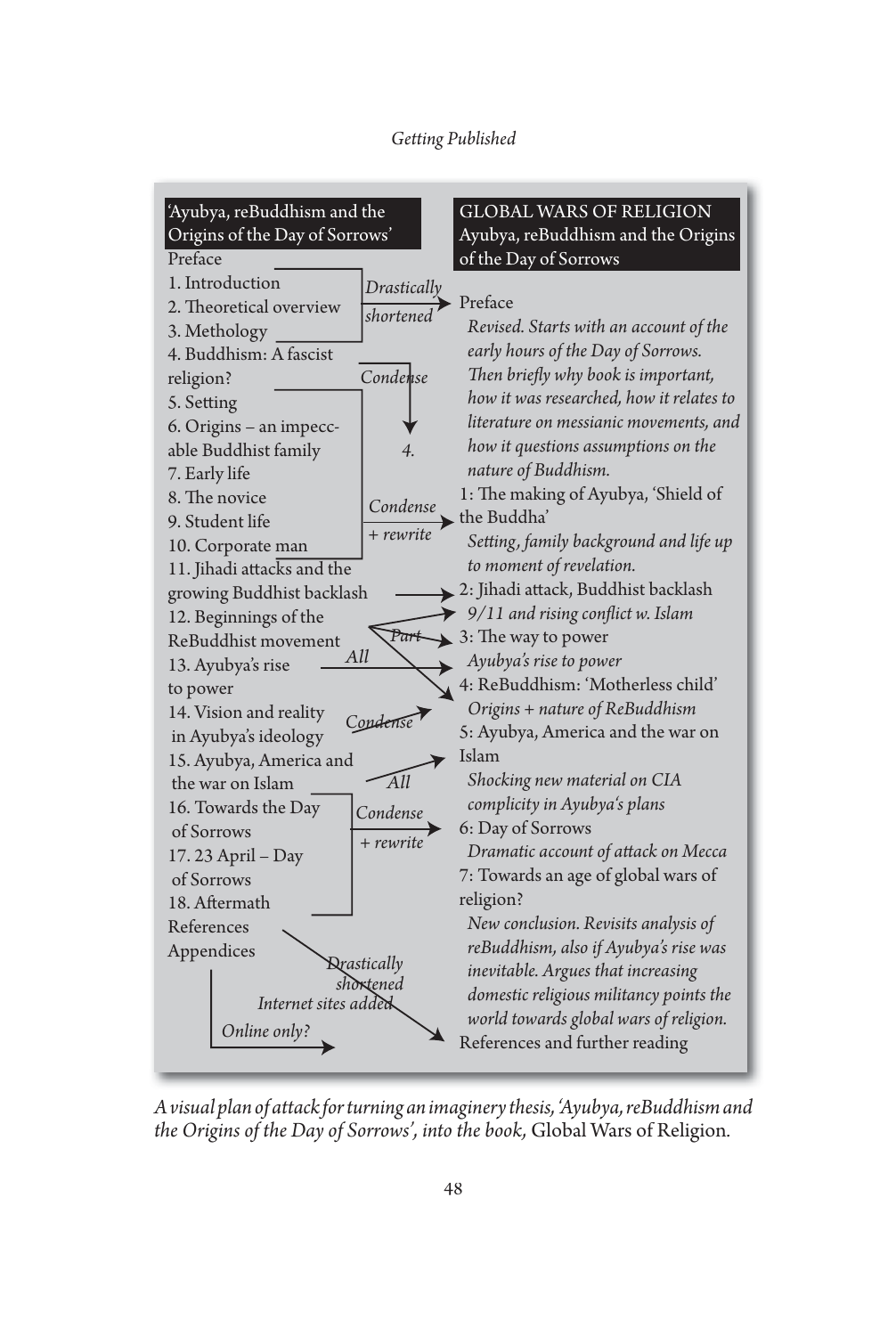### **Things you will need to cut**

As is clear in the thesis–book comparison above, there are many elements in a thesis that do not belong in a book. These need to be reworked, trimmed to their bare essentials or even chopped away completely. Do not look at such editing as just a butcher's job. Your work is in fact a rough diamond that by careful cutting and polishing can be revealed in its full glory.

*Literature review*. Your study belongs to a specific scholarly discourse and will be framed by this. As your intended readers are already familiar with this discourse, it is sufficient that you lightly refer to this and indicate how your work adds to the debate. Certainly, it is unlikely that a 100-page review of the theoretical literature to date will be of interest.

*Methodology*. Likewise, readers will want to know enough about your research to help them assess the validity of your argument but no one will be interested in the minutiae of your methodology.

*Quotations*. Supporting an argument with the words of an authority in the field is reasonable, but do this judiciously and elegantly: paraphrasing rather than direct quotation is easier to read. If you have a lot of direct quotations in your thesis, look to eliminate most of these in your book.

*Tables*. Remember that every table is a distraction; it draws the reader away from the text. For each table, ask yourself: Is this one necessary? Could it be summarized and reworked into the text instead? Would it be more effective as a figure? Can it be reproduced legibly on a book-sized page?

*Footnotes/endnotes*. These are another distraction. The situation is worse when the note reference system is used because, with comments and citations mixed together, pertinent comments can be buried in a torrent of citations. For each note, ask yourself: Is this one necessary? Can citations be clustered or even (for multiple references to the same book) collapsed into a single citation? Can you indeed reduce the number of works cited?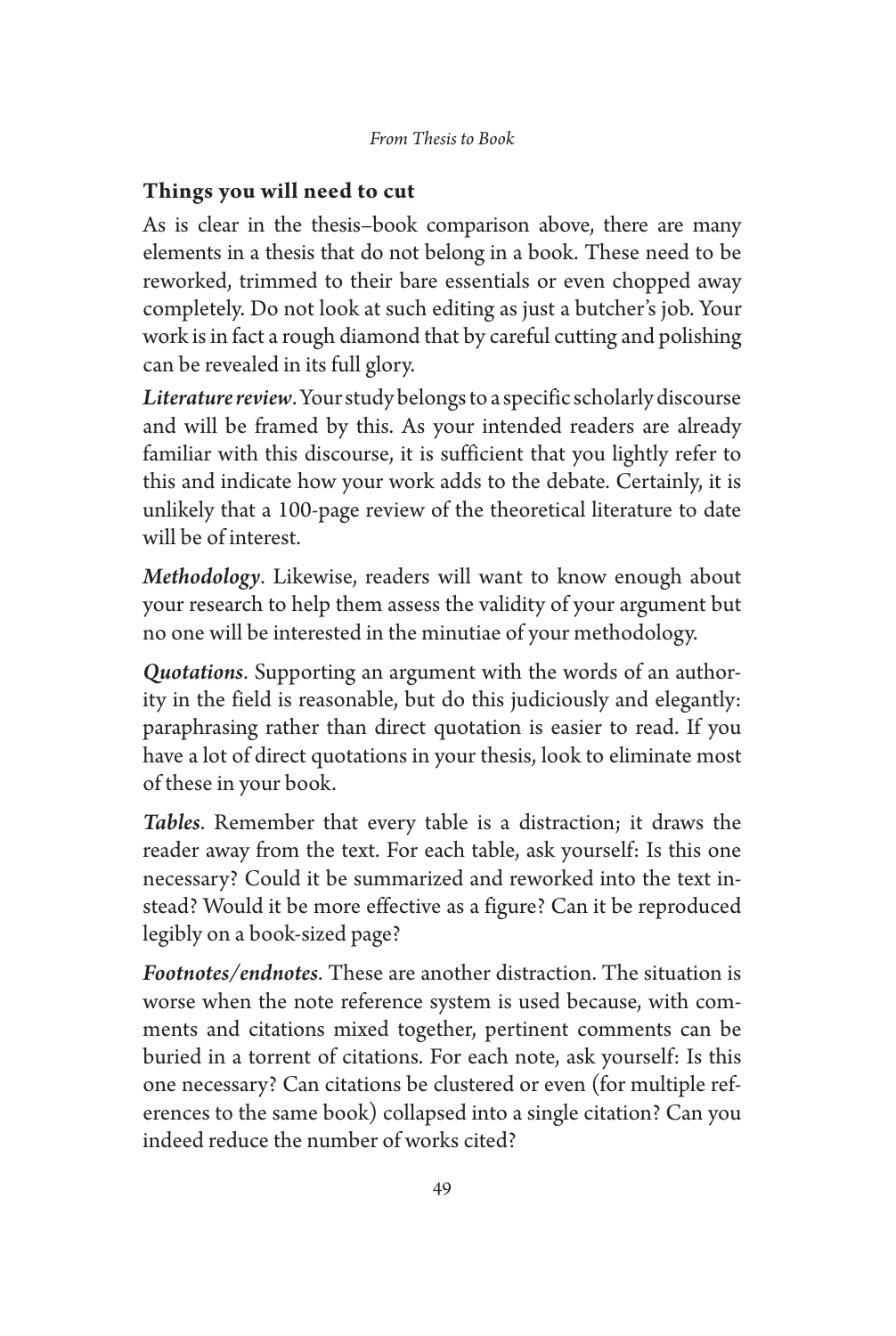*References*. How many people actually read bibliographies – apart from to check if their own work is listed? Cutting your reference list to only those works truly relevant to your new book will not only save time and effort for everyone; you will also save a few trees. However, academic value is (also) measured by the number of citations a work enjoys, so leave in those references that you feel have earned their place.

*Appendices*. Arguably, an appendix is where indigestible material is left to rot, somewhat out of sight. If you were unable to integrate such material into your thesis you need to look hard at its usefulness in your book. Consider placing such material online instead.

*Excess material*. Some of your thesis text may be very good but too long or too far off topic to be included in your lean, focused monograph; this excess text must be condensed, rewritten or completely discarded. The result need not be a complete loss; these 'offcuts' may form the basis of several good articles (see the next chapter).

*Problematic material*. There may be all sorts of reasons why material that was used in your thesis is problematic in your monograph (straight copies of maps from another author's book, for instance). It might be simpler or more appropriate to have such material reworked or cut than seek permission to reproduce them unchanged. Another example is text that is potentially libellous; this may scare away every publisher you approach. Whatever the reason, have your eyes open for such material and deal with the situation before it causes problems in the publication of your monograph.

*Stylistic issues*. More difficult to remove from your text is not so much what you have written but the style in which you have written it. Examples are language that is obscure, abstract and heavy on jargon, explanations that are highly technical and overly detailed, and text plagued by excessive signposting. These and other stylistic issues are dealt with in Chapter 5 and in Appendix 1.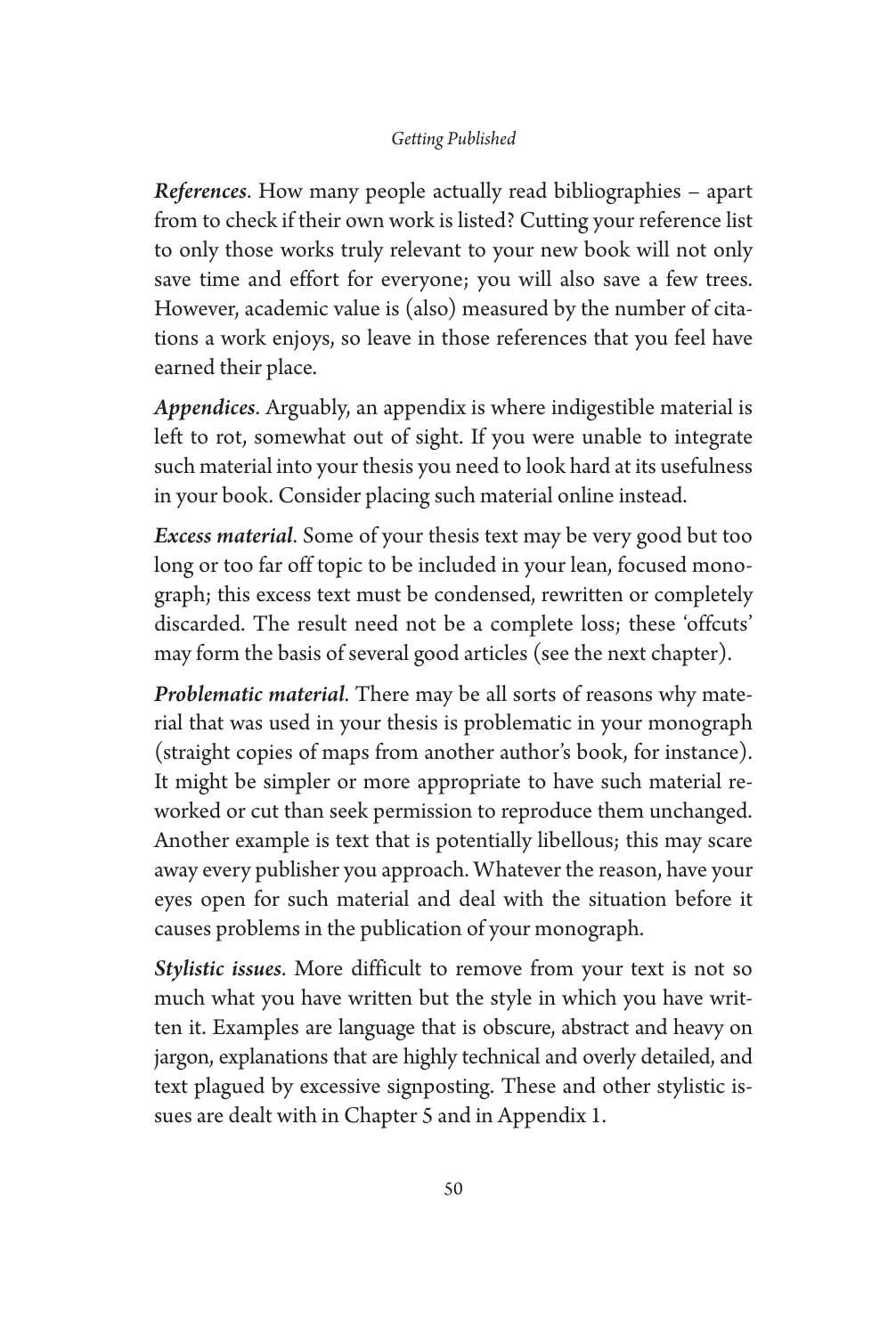# **Things you will need to add**

If, as is often the case, the significant contribution that your thesis makes to scholarship in your field is found in its middle chapters, then it is unlikely to be enough that you pare away everything else; something needs to be added.

*Coherence*. Your book will need to have organic unity, held together by a clear narrative thread. There is double value in doing this. By tracing the trajectory of your argument, you will quickly see what other material you are missing (and what more needs to be cut).

*Background material*. Theses often have too much background material but sometimes – because the examiners are experts in that field – assumptions are made about what readers will know. What is needed is sufficient background material to orientate readers and prepare them for the 'meat' of your study.

*New material*. Again, the usual problem with theses is too much (not too little) material. But if you have at all refocused your study from what appeared in the thesis then gaps will have appeared that must be filled. Likewise, your subject is unlikely to be static; it will need to be updated to take recent events, publications, etc. into account.

*Introduction*. Most thesis introductions are rather pedestrian, whereas a book can greatly benefit from a short but lively introduction that whets the reader's appetite for the text that is to follow.

*Conclusion*. Many theses simply end; they fail to draw the threads of their argument together into a coherent and satisfying whole. Whether or not your thesis is like this, you will almost certainly need to rewrite your conclusions to bring them up to date and to reflect the changed character and focus of your study.

*Index*. An index is not required until your book is in production, but even at this early stage it is smart to start thinking about its contents. Such thinking has an added value; because all that your index will be is an alphabetical 'mind map' of your study, once you begin jot-